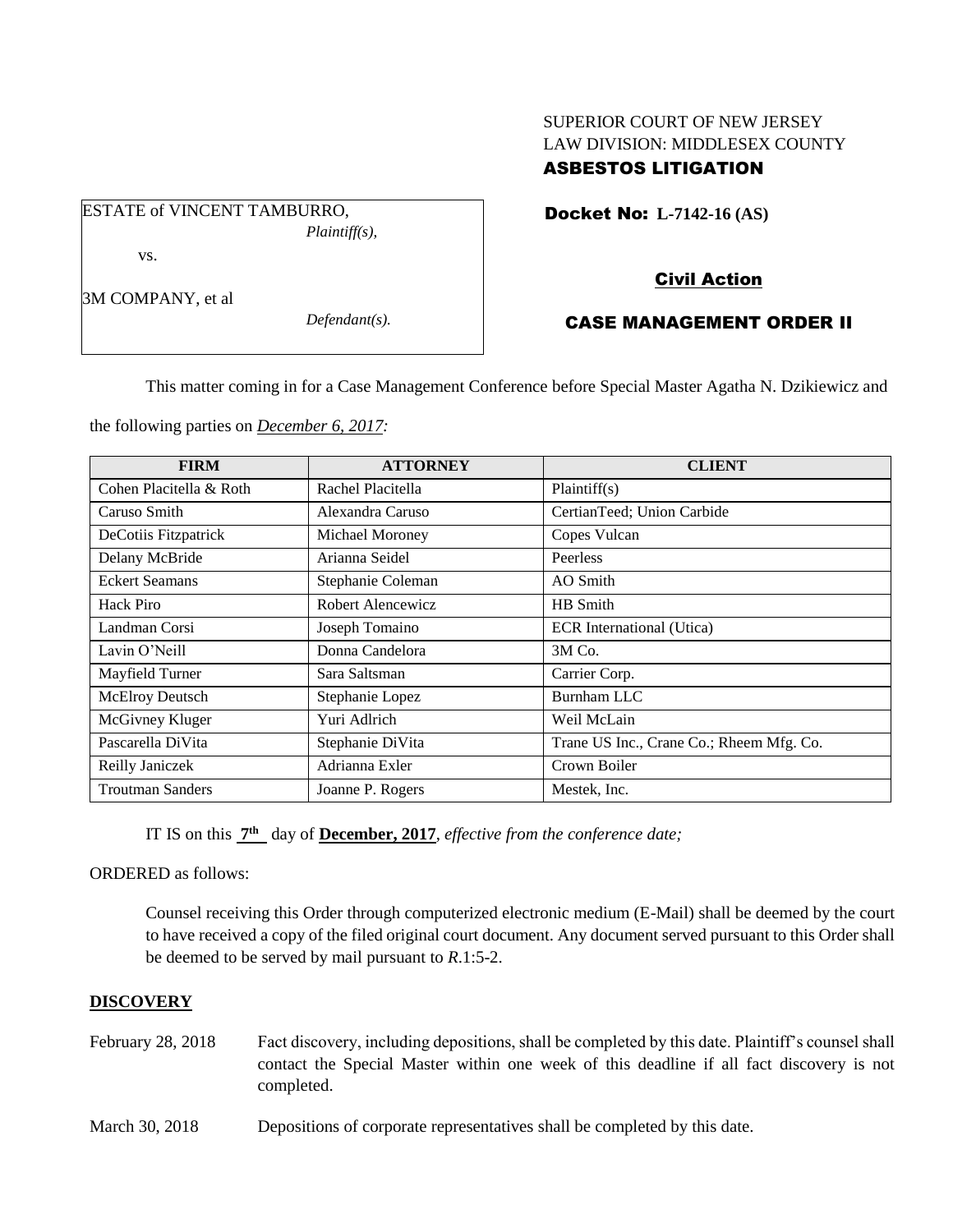### **EARLY SETTLEMENT**

April 13, 2018 Settlement demands shall be served on all counsel and the Special Master by this date.

### **SUMMARY JUDGMENT MOTION PRACTICE**

- April 13, 2018 Plaintiff's counsel shall advise, in writing, of intent not to oppose motions by this date.
- April 27, 2018 Summary judgment motions shall be filed no later than this date.
- May 25, 2018 Last return date for summary judgment motions.

#### **MEDICAL DEFENSE**

| March 30, 2018 | Plaintiff shall serve medical expert reports by this date.                                                                                                                                                                                               |
|----------------|----------------------------------------------------------------------------------------------------------------------------------------------------------------------------------------------------------------------------------------------------------|
| July 29, 2018  | Defendants shall identify its medical experts and serve medical reports, if any, by this date. In<br>addition, defendants shall notify plaintiff's counsel (as well as all counsel of record) of a<br>joinder in an expert medical defense by this date. |

August 17, 2018 Plaintiff shall serve a rebuttal expert medical report, if any, by this date.

#### **LIABILITY EXPERT REPORTS**

| April 30, 2018  | Plaintiff shall identify its liability experts and serve liability expert reports or a certified expert<br>statement by this date or waive any opportunity to rely on liability expert testimony. |
|-----------------|---------------------------------------------------------------------------------------------------------------------------------------------------------------------------------------------------|
| July 29, 2018   | Defendants shall identify its liability experts and serve liability expert reports, if any, by this<br>date or waive any opportunity to rely on liability expert testimony.                       |
| August 17, 2018 | Plaintiff shall identify its rebuttal liability experts and serve rebuttal liability expert reports, if<br>any, by this date.                                                                     |

### **EXPERT DEPOSITIONS**

September 14, 2018 Expert depositions shall be completed by this date. To the extent that plaintiff and defendant generic experts have been deposed before, the parties seeking that deposition in this case must file an application before the Special Master and demonstrate the necessity for that deposition. To the extent possible, documents requested in a deposition notice directed to an expert shall be produced three days in advance of the expert deposition. The expert shall not be required to produce documents that are readily accessible in the public domain.

#### **PRE-TRIAL AND TRIAL**

| March 14, 2018               | The settlement conference previously scheduled on this date is <b>cancelled</b> .                                                                                                                                                                               |
|------------------------------|-----------------------------------------------------------------------------------------------------------------------------------------------------------------------------------------------------------------------------------------------------------------|
| September 20, 2018 @ 10:00am | Settlement conference. All defense counsel shall appear with authority to negotiate<br>settlement and have a representative authorized to negotiate settlement available by<br>phone. Any request to be excused from the settlement conference shall be made to |

 $\_$  ,  $\_$  ,  $\_$  ,  $\_$  ,  $\_$  ,  $\_$  ,  $\_$  ,  $\_$  ,  $\_$  ,  $\_$  ,  $\_$  ,  $\_$  ,  $\_$  ,  $\_$  ,  $\_$  ,  $\_$  ,  $\_$  ,  $\_$  ,  $\_$  ,  $\_$  ,  $\_$  ,  $\_$  ,  $\_$  ,  $\_$  ,  $\_$  ,  $\_$  ,  $\_$  ,  $\_$  ,  $\_$  ,  $\_$  ,  $\_$  ,  $\_$  ,  $\_$  ,  $\_$  ,  $\_$  ,  $\_$  ,  $\_$  ,